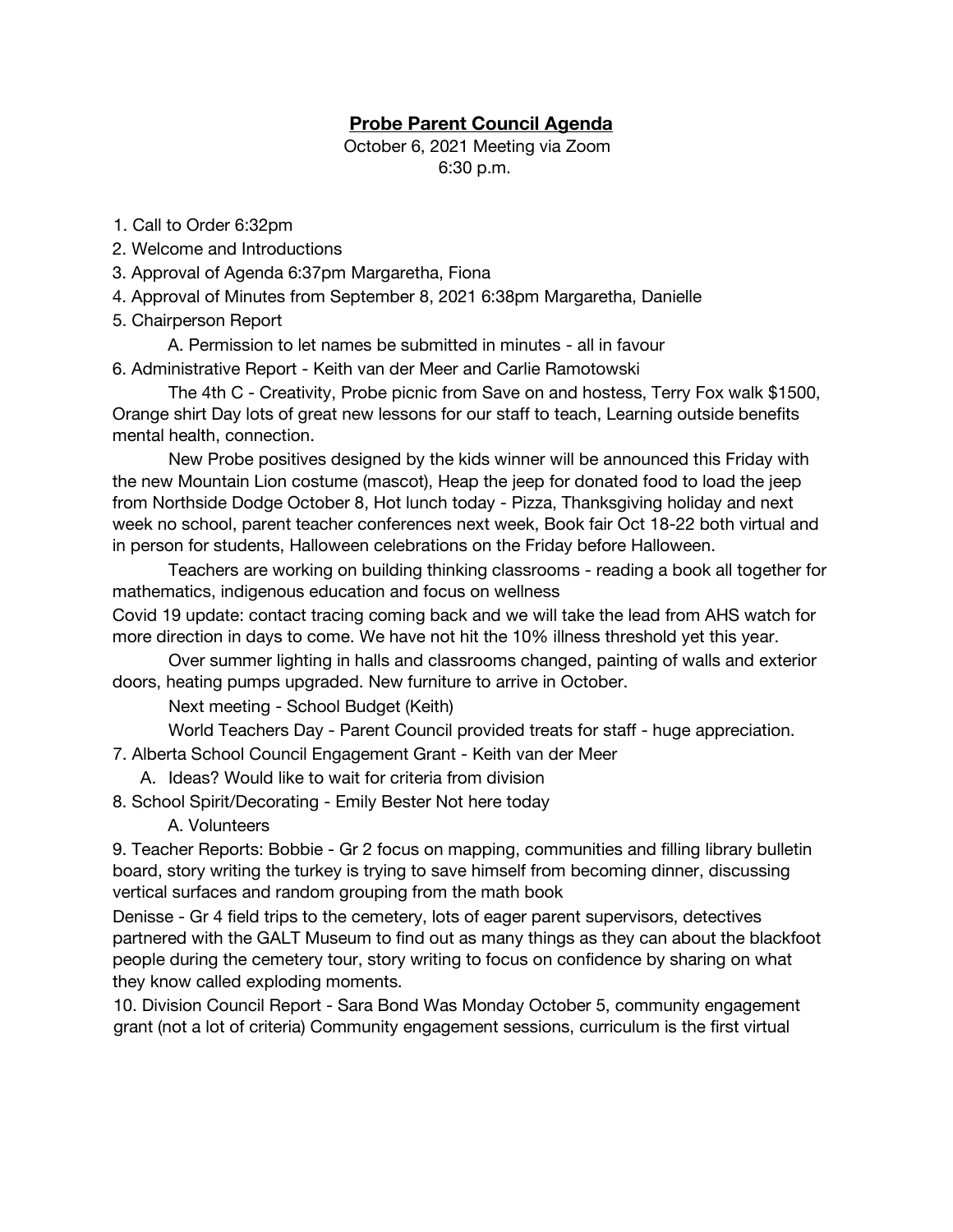session for parents, ASCA list of workshops we can participate in for a fee the division might cover costs with enough interest (list of workshops), liability insurance for school council most don't require at this point we probably don't need based on current financial status.

11.Old Business

12. New Business

13. Adjournment 7:02pm

## **Probe Parent Council Society**

1. Call to Order 7:03pm

2. Approval of Agenda Courtney/ Fiona

3. Approval of Minutes from September 8, 2021 Margretha/Danielle

4. Treasurer Report - No activity in the bank, signing authority done, online access for treasurer, budget meeting next week for the executive - motion to open email parent council and share through executive, store documents electronically treasure backup

5. Playground Update

6. Large events throughout the year Teacher appreciation, dance a thon, fall computer fundraiser, fundscrip for November, Grade 4 Bingo? Back to school and year end breakfasts can we support the school. Sports Day lunch, what do we want to use our McDonald treats for this year. Christmas sleigh ride/photo with santa/ hot chocolate

7. Hot Lunch Report - Emily Bester Boston Pizza today was a big hit, we need to adjust schedule for delivery, gluten free pizza to be kept separately from other pizzas, Carlie and Mrs. Fox is handling the next one.

8. Kernels Popcorn Fridays - Lisa Meyers and Courtney Edmond October 8th, dates picked for Nov/Dec the remainder of the year to be on school cash soon.

9. Fundraising - Fundscrip - Leah to request check, did Jenny receive the funds for school supplies

10. New Business

A. Board Insurance covered in previous discussion

11. Adjournment 7:28pm

Attendance: Danielle Bobbie Denise **Carly Courtney** Lisa Margaretha